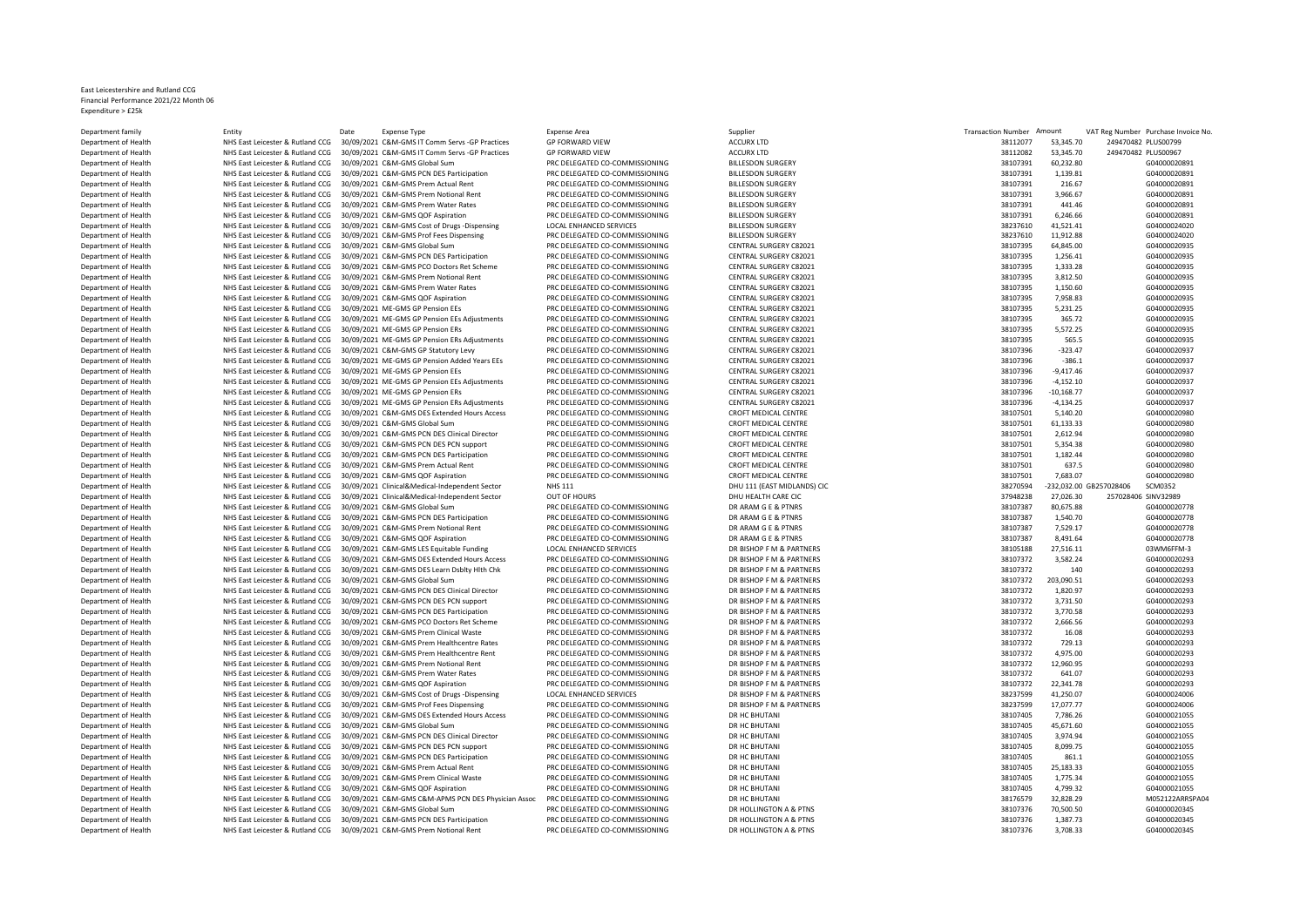Department of Health NHS East Leicester & Rutland CCG 30/09/2021 C&M-GMS Global Sum PRC DELEGATED CO-COMMISSIONING DR LAWRENCE N W & PTNRS 38118508 88,274.59 G04000020421 DEPARTMENT OF HEALTH NET HEALTH NHS EAST Leicester & Rutland CCG 30/09/2021 C&M-GMS Global Sum Department of Health Network Network Network Network Prem Water Rates Pater Rates Pater Rates Pater Rates Pater

Department of Health NHS East Leicester & Rutland CCG 30/09/2021 C&M-GMS QOF Aspiration PRC DELEGATED CO-COMMISSIONING DR HOLLINGTON A & PTNS SAN DR HOLLINGTON A PRODUCE A THE SAN DR HOLLINGTON A A PTNS 38107376 38107376 8 Department of Health NHS East Leicester & Rutland CCG 30/09/2021 ME-GMS GP Pension EEs PRC DELEGATED CO-COMMISSIONING DR HOLLINGTON A & PTNS SAN DELEGATED CO-COMMISSIONING DR HOLLINGTON A & PTNS 38107376 38107376 92.77 G04 Department of Health NHS East Leicester & Rutland CCG 30/09/2021 ME-GMS GP Pension ERs PRC DELEGATED CO-COMMISSIONING DR HOLLINGTON A & PTNS 38107376 92.77 G04000020345 Department of Health NHS East Leicester & Rutland CCG 30/09/2021 C&M-GMS DES Extended Hours Access PRC DELEGATED CO-COMMISSIONING DR HUSAIN S Z & PTN 38107383 5,981.28 G04000020644<br>Department of Health NHS East Leicester & Department of Health NHS East Leicester & Rutland CCG 30/09/2021 C&M-GMS DES Learn Dsblty Hlth Chk PRC DELEGATED CO-COMMISSIONING DR HUSAIN S Z & PTN 38107383 140 G04000020644<br>Denartment of Health NHS East Leicester & Rutl Department of Health NHS East Leicester & Rutland CCG 30/09/2021 C&M-GMS Global Sum PRC DELEGATED CO-COMMISSIONING DR HUSAIN S Z BETN 38107383 34,126.32 G04000020644<br>Department of Health NHS East Leicester & Butland CCG 20 Department of Health NHS East Leicester & Rutland CCG 30/09/2021 C&M-GMS PCN DES Clinical Director PRC DELEGATED CO-COMMISSIONING DR HUSAIN S Z & PTN 38107383 3,040.48 38107383 3,040.48 G04000020644<br>Department of Health NH Department of Health NHS East Leicester & Rutland CCG 30/09/2021 C&M-GMS PCN DES PCN support PRC DELEGATED CO-COMMISSIONING DR HUSAIN S Z & PTN 38107383 6,230.50 604000020644<br>Department of Health NHS East Leicester & Rutla Department of Health NHS East Leicester & Rutland CCG 30/09/2021 C&M-GMS PCN DES Participation PRC DELEGATED CO-COMMISSIONING DR HUSAIN S Z & PTN 38107383 636.39 G04000020644<br>December of Health NHS East Leicester & Butland Department of Health NHS East Leicester & Rutland CCG 30/09/2021 C&M-GMS Prem Notional Rent PRC DELEGATED CO-COMMISSIONING DR HUSAIN S Z & PTN 38107383 2,408.33 G04000020644<br>Department of Health NHS East Leicester & Rutlan Department of Health NHS East Leicester & Rutland CCG 30/09/2021 C&M-GMS QOF Aspiration PRC DELEGATED CO-COMMISSIONING DR HUSAIN S Z BR PTN 38107383 4,016.02 604000020644<br>Department of Health NHS East Leicester & Butland C Department of Health NHS East Leicester & Rutland CCG 30/09/2021 C&M-GMS Global Sum PRC DELEGATED CO-COMMISSIONING DR JK INMAN & PARTNERS 38107399 90,649.91 90,649.91 G04000020989 Department of Health NHS East Leicester & Rutland CCG 30/09/2021 C&M-GMS PCN DES Participation PRC DELEGATED CO-COMMISSIONING DR JK INMAN & PARTNERS 3810799 1,718.60 38107399 1,718.60 604000020989 1,718.60 604000020989 1,7 ية Department of Health NHS East Leicester & Rutland CCG 30/09/2021 C&M-GMS Prem Actual Rent PRC DELEGATED CO-COMMISSIONING DR JK INMAN & PARTNERS 38107399 43,950.00 604000020989 43,950.00 604000020989 43,950.00 6040000 Department of Health NHS East Leicester & Rutland CCG 30/09/2021 C&M-GMS QOF Aspiration PRC DELEGATED CO-COMMISSIONING DR JK INMAN & PARTNERS MARKET OVERTON & SOMERPY SIRGERY 38107399 10,965.59 G04000020989 10,965.59 G0400 Department of Health NHS East Leicester & Rutland CCG 30/09/2021 C&M-GMS Global Sum PRC DELEGATED CO-COMMISSIONING DR KER DA J & PARTNERS MARKET OVERTON & SOMERBY SURGERY 38107374 41,682.63 G04000020296 G04000020296 G04000 Department of Health NHS East Leicester & Rutland CCG 30/09/2021 C&M-GMS PCN DES Participation PRC DELEGATED CO-COMMISSIONING DR KER DA J & PARTNERS MARKET OVERTON & SOMERBY SURGERY 38107374 782.57 (604000020296<br>Department Department of Health NHS East Leicester & Rutland CCG 30/09/2021 C&M-GMS Prem Clinical Waste PRC DELEGATED CO-COMMISSIONING DR KER DAJ & PARTNERS MARKET OVERTON & SOMERBY SURGERY 38107374 577.44 604000020296<br>Department of Department of Health NHS East Leicester & Rutland CCG 30/09/2021 C&M-GMS Prem Notional Rent PRC DELEGATED CO-COMMISSIONING DR KER DA J & PARTNERS MARKET OVERTON & SOMERBY SURGERY 38107374 6,208.33 G04000020296 G04000020296 Department of Health NHS East Leicester & Rutland CCG 30/09/2021 C&M-GMS QOF Aspiration PRC DELEGATED CO-COMMISSIONING DR KER DA J& PARTNERS MARKET OVERTON & SOMERBY SURGERY 38207374 4,003.44 604000020296<br>Department of Hea NHS East Leicester & Rutland CCG 30/09/2021 C&M-GMS Cost of Drugs -Dispensing LOCAL ENHANCED SERVICES DR KER DAI & PARTNERS MARKET OVERTON & SOMERBY SURGERY 38237638 33,886.95 G04000024108 CO4000024108 DR COLOR DR COLOR DR Department of Health NHS East Leicester & Rutland CCG 30/09/2021 C&M-GMS Prof Fees Dispensing PRC DELEGATED CO-COMMISSIONING DR KER DA J & PARTNERS MARKET OVERTON & SOMERBY SURGERY 38237638 10,107.87 G04000024108 DR LAWREN Department of Health NHS East Leicester & Rutland CCG 30/09/2021 C&M- IIF ACHIEVEMENT PRC DELEGATED CO-COMMISSIONING DR LAWRENCE N W & PTNRS 38118508 21,721.20 38118508 21,721.20 60400020421 CBL AVRENCE N W & PTNRS 201421 مية المستشر لوسية المستشر للمستشر المستشر المستشر المستشركين والمستشركين والمستشركين المستشركين والمستشركين والمستشركين والمستشركين والمستشركين والمستشركين والمستشركين والمستشركين والمستشركين والمستشركين والمستشركين وال Department of Health NHS East Leicester & Rutland CCG 30/09/2021 C&M-GMS PCN DES Clinical Director PRC DELEGATED CO-COMMISSIONING DR LAWRENCE N W & PTNRS 38118508 2,883.59 38118508 2,883.59 G04000020421 Department of Health NHS East Leicester & Rutland CCG 30/09/2021 C&M-GMS PCN DES PCN support PRC DELEGATED CO-COMMISSIONING DR LAWRENCE N W & PTNRS 38118508 5,909.00 5,009.00 60400002021 Department of Health NHS East Leicester & Rutland CCG 30/09/2021 C&M-GMS PCN DES Participation PRC DELEGATED CO-COMMISSIONING DR LAWRENCE N W & PTNRS 30118508 38118508 1,697.12 604000020421 604000020421 CHE RED RED RED RED Department of Health NHS East Leicester & Rutland CCG 30/09/2021 C&M-GMS Prem Actual Rent PRC DELEGATED CO-COMMISSIONING DR LAWRENCE N W & PTNRS 38118508 731.25 Department of Health NHS East Leicester & Rutland CCG 30/09/2021 C&M-GMS Prem Clinical Waste PRC DELEGATED CO-COMMISSIONING DR LAWRENCE N W & PTNRS 38118508 48 38118508 48 G04000020421 Department of Health NHS East Leicester & Rutland CCG 30/09/2021 C&M-GMS QOF Aspiration PRC DELEGATED CO-COMMISSIONING DR LAWRENCE N W & PTNRS 38118508 11,148.51 504000020421 GO4000020421 EAST DR LAWRENCE NU ALTHOR ASPIRAT Department of Health NHS East Leicester & Rutland CCG 30/09/2021 C&M-GMS DES Learn Dsblty Hlth Chk PRC DELEGATED CO-COMMISSIONING DR MASHARANI V 38107409 38107409 140 G04000021155 Department of Health NHS East Leicester & Rutland CCG 30/09/2021 C&M-GMS Global Sum PRC DELEGATED CO-COMMISSIONING DR MASHARANI V 38107409 44,012.59 G04000021155 Department of Health NHS East Leicester & Rutland CCG 30/09/2021 C&M-GMS PCN DES Participation PRC DELEGATED CO-COMMISSIONING DR MASHARANI V 38107409 819.21 38107409 819.21 604000021155<br>Department of Health NHS East Leices Department of Health NHS East Leicester & Rutland CCG 30/09/2021 C&M-GMS Prem Actual Rent PRC DELEGATED CO-COMMISSIONING DR MASHARANI V 38107409 329.33 G04000021155 Department of Health NHS East Leicester & Rutland CCG 30/09/2021 C&M-GMS QOF Aspiration PRC DELEGATED CO-COMMISSIONING DR MASHARANI V 379 20000021155 28107409 4,637.64 604000021155 201000021155 2010 20100021140 20100021140 0 NHS East Leicester & Rutland CCG 30/09/2021 C&M-GMS DES Violent Patients PRC DELEGATED CO-COMMISSIONING DR PROWSE G DW & PTNRS 38107407 3,882.00 G04000021140 G04000021140 SALCHARE ARREST COMMISSIONING DR PROWSE G DW & PT Department of Health NHS East Leicester & Rutland CCG 30/09/2021 C&M-GMS Global Sum PRC DELEGATED CO-COMMISSIONING DR PROWSE G DW & PTNRS 38107407 106,273.50 G04000021140<br>Department of Health NHS East Leicester & Rutland C Department of Health NHS East Leicester & Rutland CCG 30/09/2021 C&M-GMS PCN DES Participation PRC DELEGATED CO-COMMISSIONING DR PROWSE G D W & PTNRS 38107407 2,027.03 38107407 2,027.03 604000021140 2.027.03 COMMISSIONING Department of Health NHS East Leicester & Rutland CCG 30/09/2021 C&M-GMS Prem Notional Rent PRC DELEGATED CO-COMMISSIONING DR PROWSE G D.W & PTNRS 38107407 7,201.41 G04000021140 G04000021140<br>Department of Health NHS East L Department of Health NHS East Leicester & Rutland CCG 30/09/2021 C&M-GMS QOF Aspiration PRC DELEGATED CO-COMMISSIONING DR PROWSE G DW & PTNRS 38107407 12,299.98 58107407 12,299.98 604000021140<br>Department of Health NHS East Perartment of Health MHS East Leicester & Rutland CCG 30/09/2021 ME-GMS GP Pension EEs PRC DE PROWS PER DE DE DE PROWSE DW & PTNRS 38107407 38107407 15,558.44 G04000021140<br>Denotment of Health MHS East Leicester & Butlan Department of Health NHS East Leicester & Rutland CCG 30/09/2021 ME-GMS GP Pension EEs Adjustments PRC DELEGATED CO-COMMISSIONING DR PROWSE G D W & PTNRS 30 20100021140 302.1 504000021140<br>Department of Health NHS East Leic Department of Health NHS East Leicester & Rutland CCG 30/09/2021 ME-GMS GP Pension ERS Adjustments PRC DELEGATED CO-COMMISSIONING DR PROWSE G DW & PTNRS 38107407 15,445.30 G0400021140<br>Department of Health NHS East Leiceste Department of Health NHS East Leicester & Rutland CCG 30/09/2021 ME-GMS GP Pension ERS Adjustments PRC DELEGATED CO-COMMISSIONING DR PROWSE G DW & PTNRS 3010 209.00 38107407 299.6 G04000021140<br>Department of Health NHS East Department of Health NHS East Leicester & Rutland CCG 30/09/2021 C&M-GMS PCN DES Participation PRC DELEGATED CO-COMMISSIONING DR RS HURWOOD & PARTNERS 38107389 1,801.51 (G04000020781 Department of Health NHS East Leicester & Rutland CCG 30/09/2021 C&M-GMS Prem Actual Rent PRC DELEGATED CO-COMMISSIONING DR RS HURWOOD & PARTNERS 38107389 43,950.00 GD G04000020781 GD G04000020781 Department of Health NHS East Leicester & Rutland CCG 30/09/2021 C&M-GMS QOF Aspiration PRC DELEGATED CO-COMMISSIONING DR RS HURWOOD & PARTNERS 3810738 SARTALERS 38107378 58,841.49 G040002020391 COMOOD20391 COMOOD20391 COM NHS East Leicester & Rutland CCG 30/09/2021 C&M-GMS Global Sum PRC DELEGATED CO-COMMISSIONING DR S WOODING & PARTNERS 38107378 Department of Health NHS East Leicester & Rutland CCG 30/09/2021 C&M-GMS PCN DES Participation PRC DELEGATED CO-COMMISSIONING DR S WOODING & PARTNERS 38107378 1,115.62 G04000020391 Department of Health NHS East Leicester & Rutland CCG 30/09/2021 C&M-GMS Prem Notional Rent PRC DELEGATED CO-COMMISSIONING DR S WOODING & PARTNERS 38107378 3537.22 G04000020391 Department of Health NHS East Leicester & Rutland CCG 30/09/2021 C&M-GMS QDE Aspiration PRC DELEGATED CO-COMMISSIONING DR S WOODING & PARTNERS 38107378 5,390.22 5,390.22 G04000020391 Department of Health MHS East Leicester & Rutland CCG 30/09/2021 C&M-GMS Cost of Drugs -Dispensing LOCAL ENHANCED SERVICES DR S WOODING & PARTNERS 30237605 52,669.95 52,669.95 G04000024014<br>Department of Health MHS East Lei Department of Health NHS East Leicester & Rutland CCG 30/09/2021 C&M-GMS Prof Fees Dispensing PRC DELEGATED CO-COMMISSIONING DR S WOODING & PARTNERS 2000000 2014 20:237605 Department of Health NHS East Leicester & Rutland CCG 30/09/2021 C&M-GMS Global Sum PRC DELEGATED CO-COMMISSIONING DR SELMES & PARTNERS 38107403 70,495.84 38107403 70,495.84 G04000021052 Department of Health NHS East Leicester & Rutland CCG 30/09/2021 C&M-GMS PCN DES Participation PRC DELEGATED CO-COMMISSIONING DR SELMES & PARTNERS 38107403 38107403 1,171.67 G04000021052 Department of Health NHS East Leicester & Rutland CCG 30/09/2021 C&M-GMS Prem Notional Rent PRC DELEGATED CO-COMMISSIONING DR SELMES & PARTNERS 38107403 38107403 3,975.00 G04000021052 Department of Health NHS East Leicester & Rutland CCG 30/09/2021 C&M-GMS QOF Aspiration PRC DELEGATED CO-COMMISSIONING DR SELMES & PARTNERS 38107403 7,372.11 38207618 38107403 7,372.11 604000021052 38107402 106 106 1074 01 Department of Health MHS East Leicester & Rutland CCG 30/09/2021 C&M-GMS Cost of Drugs -Dispensing LOCAL ENHANCED SERVICES DR SELMES & PARTNERS 2010 2010 2012 38237618 62,341.93 604000024042<br>Department of Health MHS East L Department of Health NHS East Leicester & Rutland CCG 30/09/2021 C&M-GMS Prof Fees Dispensing PRC DELEGATED CO-COMMISSIONING DR SELMES & PARTNERS 38237618 22,948.75 G04000024042<br>Department of Health NHS East Leicester & Bu Department of Health NHS East Leicester & Rutland CCG 30/09/2021 C&M-GMS Global Sum PRC DELEGATED CO-COMMISSIONING DR SHANKS M P & PTNRS 38107381 34,791.62 G04000020618<br>Department of Health NHS East Leicester & Rutland CCG 00002021 CAM-GMS PCN DES Participation PRC DELEGATED CO-COMMISSIONING DR SHANKS M P & PTNRS 38107381 538.99 G04000020618<br>PRE East Leicester & Rutland CCG 30/09/2021 C&M-GMS PC Dector Ret Schopes Represent DR DELEGATED CO C Department of Health NHS East Leicester & Rutland CCG 30/09/2021 C&M-GMS PCO Doctors Ret Scheme PRC DELEGATED CO-COMMISSIONING DR SHANKS M P & PTNRS STANKS M P & PTNRS 38107381 1,333.28 G04000020618<br>Department of Health NH Department of Health NHS East Leicester & Rutland CCG 30/09/2021 C&M-GMS Prem Clinical Waste PRC DELEGATED CO-COMMISSIONING DR SHANKS M P & PTNRS 38107381 1,881.36 G04000020618 G04000020618<br>Department of Health NHS East Le  $\begin{array}{lllllllllll} \textbf{Department of Health} & \textbf{NHS} & \textbf{Test} & \textbf{Best} & \textbf{Electron} & \textbf{OR} & \textbf{New AMS} & \textbf{New AMS} & \textbf{New BMS} & \textbf{New BMS} & \textbf{W} & \textbf{RMS} & \textbf{New BMS} & \textbf{W} & \textbf{RMS} & \textbf{W} & \textbf{RMS} & \textbf{W} & \textbf{RMS} & \textbf{W} & \textbf{RMS} & \textbf{W} & \textbf{RMS} & \textbf{W} & \textbf{RMS} & \textbf{W} & \textbf$ Department of Health NHS East Leicester & Rutland CCG 30/09/2021 C&M-GMS OOF Aspiration PRC DELEGATED CO-COMMISSIONING DR SHANKS M P & PTNRS 38107381 3,116.83 G04000020618 Department of Health NHS East Leicester & Rutland CCG 30/09/2021 C&M-GMS Global Sum PRC DELEGATED CO-COMMISSIONING DR T TOBIN & PARTNERS T/A BUSHLOE SURGERY 38107385 83,558.79 GO4000020703 Department of Health NHS East Leicester & Rutland CCG 30/09/2021 C&M-GMS PCN DES Participation PRC DELEGATED CO-COMMISSIONING DR TTOBIN & PARTNERS T/A BUSHLOE SURGERY 38107385 1,587.54 G0400020703 38107385 1,587.54 G040002 Department of Health NHS East Leicester & Rutland CCG 30/09/2021 C&M-GMS Prem Actual Rent PRC DELEGATED CO-COMMISSIONING DR T TOBIN & PARTNERS T/A BUSHLOE SURGERY 38107385 Department of Health NHS East Leicester & Rutland CCG 30/09/2021 C&M-GMS OOF Aspiration PRC DELEGATED CO-COMMISSIONING DR T TOBIN & PARTNERS T/A BUSHLOE SURGERY 38107385 12,570.14 G04000020703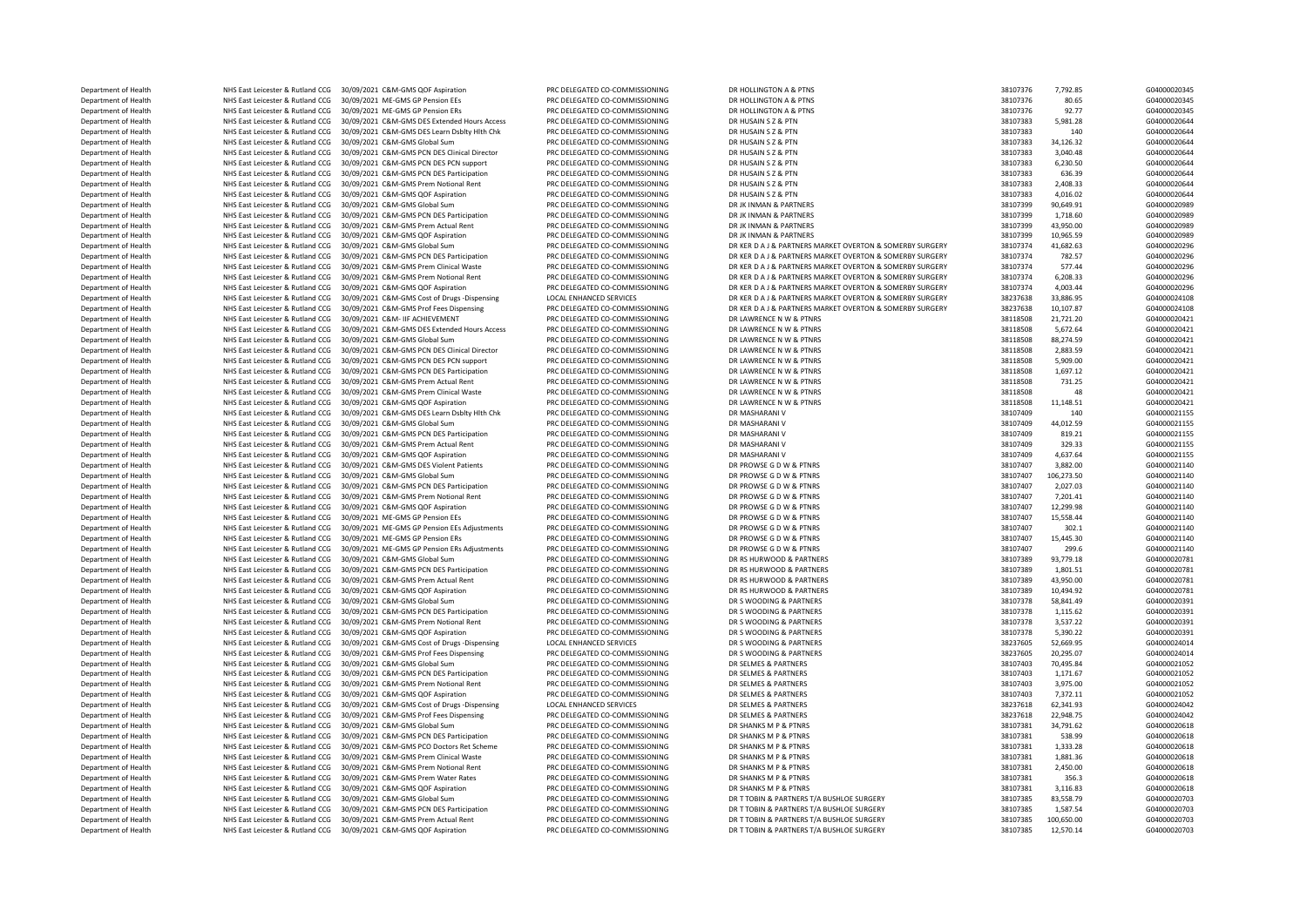Department of Health NHS East Leicester & Rutland CCG 30/09/2021 C&M-GMS Global Sum PRC DELEGATED CO-COMMISSIONING DR WATSON H & PARTNERS 38107368 54,440.49 54,440.49 G04000020248<br>Department of Health NHS East Leicester & Department of Health NHS East Leicester & Rutland CCG 30/09/2021 C&M-GMS PCN DES Participation PRC DELEGATED CO-COMMISSIONING DR WATSON H & PARTNERS 38107368 1,029.60 604000020248<br>Department of Health NHS East Leicester & Department of Health NHS East Leicester & Rutland CCG 30/09/2021 C&M-GMS Prem Notional Rent PRC DELEGATED CO-COMMISSIONING DR WATSON H & PARTNERS 38107368 4,141.67 38107368 4,141.67 G04000020248<br>Department of Health NHS E Department of Health NHS East Leicester & Rutland CCG 30/09/2021 C&M-GMS QOF Aspiration PRC DELEGATED CO-COMMISSIONING DR WATSON H & PARTNERS 38107368 6,542.70 604000020248 66.92.70 604000020248 9.93.1075 6.93.107 10000020 Department of Health NHS East Leicester & Rutland CCG 30/09/2021 Hcare Srv Rec NHS Trust AMBULANCE SERVICES EAST MIDLANDS AMBULANCE SERVICE NHS TRUST 38105444 887,722.53 RX903WSEPY21 Department of Health NHS East Leicester & Rutland CCG 30/09/2021 Clinical&Medical-Independent Sector ACUTE COMMISSIONING FITZWILLIAM HOSPITAL 38028557 70,589.67 SEPT21FW03WSC01 SEPT21FW03WSC01 Department of Health NHS East Leicester & Rutland CCG 30/09/2021 C&M-GMS DES Learn Dsblty Hlth Chk PRC DELEGATED CO-COMMISSIONING FOREST HOUSE MEDICAL CENTRE 38107495 1,120.00 G04000020093<br>Department of Health NHS East Lei Department of Health NHS East Leicester & Rutland CCG 30/09/2021 C&M-GMS Global Sum PRC DELEGATED CO-COMMISSIONING FOREST HOUSE MEDICAL CENTRE 38107495 106,808.17 38107495 106,808.17 G04000020093<br>Department of Health NHS E Department of Health NHS East Leicester & Rutland CCG 30/09/2021 C&M-GMS PCN DES Participation PRC DELEGATED CO-COMMISSIONING FOREST HOUSE MEDICAL CENTRE 38107495 2,015.17 G04000020093<br>Decessional Centre of Health NHS East Department of Health NHS East Leicester & Rutland CCG 30/09/2021 C&M-GMS Prem Actual Rent PRC DELEGATED CO-COMMISSIONING FOREST HOUSE MEDICAL CENTRE 38107495 150 38107495 150 G0400020093<br>Department of Health NHS East Leice Department of Health NHS East Leicester & Rutland CCG 30/09/2021 C&M-GMS Prem Notional Rent PRC DELEGATED CO-COMMISSIONING FOREST HOUSE MEDICAL CENTRE 38107495 4,416.67 G0400020093<br>Department of Health NHS East Leicester & Department of Health NHS East Leicester & Rutland CCG 30/09/2021 C&M-GMS QOF Aspiration PRC DELEGATED CO-COMMISSIONING FOREST HOUSE MEDICAL CENTRE 300000 38107495 12,921.20 604000020093<br>Department of Health NHS East Leices Department of Health NHS East Leicester & Rutland CCG 30/09/2021 Hcare Srv Rec NHS Trust ACUTE COMMISSIONING GEORGE ELIOT HOSPITAL NHS TRUST ACUTE COMMISSIONING GEORGE ELIOT HOSPITAL NHS TRUST 45 AND 19930426 45,918.45 GB ية Department of Health MHS East Leicester & Rutland CCG 30/09/2021 C&M-GMS Global Sum PRC DELEGATED CO-COMMISSIONING GLENFIELD SURGERY (THE) 38107366 104,784.72 G04000020139 G04000020139 G04000020139 CNACH CHE COMMISSI Department of Health NHS East Leicester & Rutland CCG 30/09/2021 C&M-GMS PCN DES Participation PRC DELEGATED CO-COMMISSIONING GLENFIELD SURGERY (THE) 38107366 1,983.20 58107366 1,983.20 58107366 1,983.20 604000020139 19 10 Department of Health NHS East Leicester & Rutland CCG 30/09/2021 C&M-GMS PCO Recruitmt & Retn PRC DELEGATED CO-COMMISSIONING GLENFIELD SURGERY (THE) 38107366 16,304.34 G04000020139 G04000020139 GLENFIELD SURGERY (THE PRESE Department of Health NHS East Leicester & Rutland CCG 30/09/2021 C&M-GMS Prem Notional Rent PRC DELEGATED CO-COMMISSIONING GLENFIELD SURGERY (THE) 38107366 8,321.83 604000020139 604000020139<br>Department of Health NHS East L Department of Health MHS East Leicester & Rutland CCG 30/09/2021 C&M-GMS QOF Aspiration PRC DELEGATED CO-COMMISSIONING GLENFIELD SURGERY (THE) 38107365 11,741.18 38107366 11,741.18 G040<br>Department of Health NHS East Leices Department of Health NHS East Leicester & Rutland CCG 30/09/2021 Clinical&Medical-Independent Sector Learning Difficulties - S117 HESLEY GROUP 38046481 33,648.60 873252027 EA83 Department of Health NHS East Leicester & Rutland CCG 30/09/2021 Clinical&Medical-Independent Sector Mental Health Services - S117 Mental Health HESLEY GROUP ALS ARE SERVICES SALETH ARE SERVICES AND SALETH SERVICE SALETH S Pepartment of Health MHS East Leicester & Rutland CCG 30/09/2021 Clinical&Medical-Independent Sector Mental Health HESLEY GROUP and the Services - S117 Mental Health HESLEY GROUP 38046506 33,648.60 873252027 EA100<br>Depar  $\begin{tabular}{c|c|c|c|c|c|c|c} \multicolumn{4}{c|c|c|c} \multicolumn{4}{c|c|c} \multicolumn{4}{c|c|c} \multicolumn{4}{c|c|c} \multicolumn{4}{c|c|c} \multicolumn{4}{c|c|c} \multicolumn{4}{c|c|c} \multicolumn{4}{c|c|c} \multicolumn{4}{c|c|c} \multicolumn{4}{c|c|c} \multicolumn{4}{c|c|c} \multicolumn{4}{c|c|c} \multicolumn{4}{c|c|c} \multicolumn{4}{c|c|c} \multicolumn{4}{c|c|c} \mult$ Department of Health NHS East Leicester & Rutland CCG 30/09/2021 Income tax <1Yr BALANCE SHEET HMRC 38110483 40,543.61 654457614 120PY005699782205 Department of Health NHS East Leicester & Rutland CCG 30/09/2021 Income tax <1Yr-Student Loans BALANCE SHEET HMRC 38110483 1,125.00 654457614 120PY005699782205 NHS East Leicester & Rutland CCG 30/09/2021 National Insurance < 1 yr-NI- ERS BALANCE SHEET HMRC HEART ANN CONTROLL AND RESULTED A SALION OF THE SECURE OF A LATER SECURE A RUTLANCE SHEET HARC AND RESULTED A LATER SECURE A Department of Health NHS East Leicester & Rutland CCG 30/09/2021 National Insurance < 1 yr-NI-EES BALANCE SHEET HMRC HMRC 38110483 25.711.32 65.711.32 Department of Health NHS East Leicester & Rutland CCG 30/09/2021 Statutory Paternity Pay < 1 yr BALANCE SHEET HMRC 30.00 100 ECC ADULT FULLY FUNDED HOME FROM HOME CARE LTD 38133416 25.085.53 PA101407225EP2147.<br>Department Department of Health NHS East Leicester & Rutland CCG 30/09/2021 Cont Care- Adult 100% Fully Funded CHC ADULT FULLY FUNDED HOME CARE ADURT ADURT ENCOUNT FULLY FUNDED HOME ON HOME FROM HOME CARE LTD 38133416 25,085.53 PA101 NHS East Leicester & Rutland CCG 30/09/2021 C&M-GMS DES Learn Dsblty Hlth Chk PRC DELEGATED CO-COMMISSIONING HUSBANDS BOSWORTH SURGERY 38107397 140 Department of Health NHS East Leicester & Rutland CCG 30/09/2021 C&M-GMS Global Sum PRC DELEGATED CO-COMMISSIONING HUSBANDS BOSWORTH SURGERY STAND AND 18107397 36,147.88 60400020983 GO4000220983 (Department of Health NHS E Department of Health NHS East Leicester & Rutland CCG 30/09/2021 C&M-GMS PCN DES Participation PRC DELEGATED CO-COMMISSIONING HUSBANDS BOSWORTH SURGERY 38107397 559.91 604000020983<br>Department of Health NHS East Leicester & Department of Health NHS East Leicester & Rutland CCG 30/09/2021 C&M-GMS Prem Actual Rent PRC DELEGATED CO-COMMISSIONING HUSBANDS BOSWORTH SURGERY 38107397 154 G04000020983 Department of Health NHS East Leicester & Rutland CCG 30/09/2021 C&M-GMS Prem Notional Rent PRC DELEGATED CO-COMMISSIONING HUSBANDS BOSWORTH SURGERY 38107397 3,371.47 604000020983<br>Department of Health NHS East Leicester & Department of Health NHS East Leicester & Rutland CCG 30/09/2021 C&M-GMS QOF Aspiration PRC DELEGATED CO-COMMISSIONING HUSBANDS BOSWORTH SURGERY 36107397 3,639.19 58237631 38207397 3,639.19 604000020983<br>Department of Healt Department of Health NHS East Leicester & Rutland CCG 30/09/2021 C&M-GMS Cost of Drugs -Dispensing LOCAL ENHANCED SERVICES HUSBANDS BOSWORTH SURGERY 38237631 41,988.15 G04000024089<br>Department of Health NHS Eart Leicester & Department of Health NHS East Leicester & Rutland CCG 30/09/2021 C&M-GMS Prof Fees Dispensing PRC DELEGATED CO-COMMISSIONING HUSBANDS BOSWORTH SURGERY STEP 2000 200000014089 (38237631 15,890.04 604000024089 ) (39237632 (39 Department of Health NHS East Leicester & Rutland CCG 30/09/2021 C&M-GMS Prem Clinical Waste PRC DELEGATED CO-COMMISSIONING INITIAL MEDICAL SERVICES LTD 38006786 43,433.42 209918933 339<br>Department of Health NHS East Leices Department of Health NHS East Leicester & Rutland CCG 30/09/2021 Hcare Srv Rec Fdtn Trust-Contract Cost per Case ACUTE COMMISSIONING KETTERING GENERAL HOSPITAL NHS FOUNDATION TRUST 38108528 971,065.17 654926604 RNQ03WSEPY2 Department of Health NHS East Leicester & Rutland CCG 30/09/2021 C&M-GMS LES Equitable Funding LOCAL ENHANCED SERVICES LATHAM HOUSE MEDICAL PRACTICE 38105223 48,738.76 38105223 48,738.76 03WM6FFM-10<br>Department of Health NH Department of Health NHS East Leicester & Rutland CCG 30/09/2021 C&M-GMS DES Extended Hours Access PRC DELEGATED CO-COMMISSIONING LATHAM HOUSE MEDICAL PRACTICE 38107497 3,576.88 G04000020409 6,576.88 G04000020409 (G0400002 Department of Health NHS East Leicester & Rutland CCG 30/09/2021 C&M-GMS Global Sum PRC DELEGATED CO-COMMISSIONING LATHAM HOUSE MEDICAL PRACTICE 38107497 265,410.96 504000020409 20100020409 CO4000020409 2010 COMMISSIONING Department of Health NHS East Leicester & Rutland CCG 30/09/2021 C&M-GMS PCN DES Clinical Director PRC DELEGATED CO-COMMISSIONING LATHAM HOUSE MEDICAL PRACTICE 38107497 4,359.91 G04000020409 604000020409 (ANONO200409 1.0 m Department of Health NHS East Leicester & Rutland CCG 30/09/2021 C&M-GMS PCN DES PCN support PRC DELEGATED CO-COMMISSIONING LATHAM HOUSE MEDICAL PRACTICE 38107497 3.934.25 G04000020409<br>Department of Health NHS East Leicest Department of Health NHS East Leicester & Rutland CCG 30/09/2021 C&M-GMS PCN DES Participation PRC DELEGATED CO-COMMISSIONING LATHAM HOUSE MEDICAL PRACTICE 38107497 3,065.47 5,065.47 604000020409 ATHAM HOUSE MEDICAL PRACTI Department of Health NHS East Leicester & Rutland CCG 30/09/2021 C&M-GMS PCO Doctors Ret Scheme PRC DELEGATED CO-COMMISSIONING LATHAM HOUSE MEDICAL PRACTICE 38107497 1,333.28 G04000020409 (AZINAL PRACTICE PRESS PRESS PRACT DEPARTMENT OF HEALTH NET HEALTH NET HEALTH NET ARREST AGES IN PROPERTY ARE DELEGATED CONTROL DELEGATED CONTROL PROPERTY ARRIVE MEDICAL PROPERTY ARRIVE OF DELEGATION OF DELEGATION IN A RETOR OF DELEGATED MEDICAL PROPERTY AN Department of Health NHS East Leicester & Rutland CCG 30/09/2021 C&M-GMS Prem Clinical Waste PRC DELEGATED CO-COMMISSIONING LATHAM HOUSE MEDICAL PRACTICE 38107497 27,267.36 G04000020409 G04000020409 G04000020409 G040000204 Department of Health NHS East Leicester & Rutland CCG 30/09/2021 C&M-GMS Prem Notional Rent PRC DELEGATED CO-COMMISSIONING LATHAM HOUSE MEDICAL PRACTICE 3810749 330.42 Department of Health NHS East Leicester & Rutland CCG 30/09/2021 C&M-GMS Prem Water Rates PRC DELEGATED CO-COMMISSIONING LATHAM HOUSE MEDICAL PRACTICE 38107497 545.91 545.91 604000020409<br>Department of Health NHS East Leice DREALTH NHS East Leicester & Rutland CCG 30/09/2021 C&M-GMS QOF Aspiration Department of Health NHS East Leicester & Rutland CCG 30/09/2021 ME - GMS GP Prior Year ERs PRC DELEGATED CO-COMMISSIONING LATHAM HOUSE MEDICAL PRACTICE 3010749 38107497 18,293.35 G04000020409 Department of Health NHS East Leicester & Rutland CCG 30/09/2021 ME-GMS GP Prior Year EEs PRC DELEGATED CO-COMMISSIONING LATHAM HOUSE MEDICAL PRACTICE AND SEAL DRESS, SO AND SEARCH OF A SEARCH EAST OF A SEARCH OF A SEARCH Department of Health NHS East Leicester & Rutland CCG 30/09/2021 C&M-GMS GP Statutory Levy PRC DELEGATED CO-COMMISSIONING LATHAM HOUSE MEDICAL PRACTICE 30000020411 38107498 -1,252.55 G04000020411 Department of Health NHS East Leicester & Rutland CCG 30/09/2021 C&M-GMS Prem Clinical Waste PRC DELEGATED CO-COMMISSIONING LATHAM HOUSE MEDICAL PRACTICE 38107498 -4,604.50 -4,604.50 G04000020411<br>Department of Health NHS E Department of Health NHS East Leicester & Rutland CCG 30/09/2021 C&M-GMS Voluntary Levy Department of Health NHS East Leicester & Rutland CCG 30/09/2021 ME-GMS GP Pension EEs PRC DELEGATED CO-COMMISSIONING LATHAM HOUSE MEDICAL PRACTICE 38107498 -19,906.04 39:007498 -19,906.04 G04000020411 Department of Health NHS East Leicester & Rutland CCG 30/09/2021 ME-GMS GP Pension ERs PRC DELEGATED CO-COMMISSIONING LATHAM HOUSE MEDICAL PRACTICE 38107498 -20,867.54 G04000020411 Department of Health NHS East Leicester & Rutland CCG 30/09/2021 Social Care-ICES COMMUNITY SERVICES LEICESTER CITY COUNCIL LEICESTER CITY COUNCIL COMMUNITY SERVICES LEICESTER CITY COUNCIL CONNECTER CITY COUNCIL CONNECTER Department of Health NHS East Leicester & Rutland CCG 30/09/2021 Social Care-ICES COMMUNITY SERVICES COMMUNITY SERVICES LEICESTER CITY COUNCIL COUNCIL COMMUNITY SERVICES LEICESTER COUNCIL SUBSTAGES AND SERVICES SUBSTAGES O Department of Health NHS East Leicester & Rutland CCG 30/09/2021 Cont Care- Adult 100% Fully Funded CHC ADULT FULLY FUNDED LEICESTERSHIRE COUNTY COUNCIL SANTO SANTO 265,194.57 115337102 100055040<br>Department of Health NHS E Department of Health MHS East Leicester & Rutland CCG 30/09/2021 Clinical&Medical-Othe Public Sector REABLEMENT LEICESTERSHIRE COUNTY COUNCIL 38248760 2,055,988.00 115337102 100061372 100061372 100061372 100061372 1000613 Department of Health NHS East Leicester & Rutland CCG 30/09/2021 Rent CORPORATE COSTS & SERVICES LEICESTERSHIRE COUNTY COUNCIL COUNCIL 38259239 18,000.00 115337102 628890 Department of Health NHS East Leicester & Rutland CCG 30/09/2021 Service Charge CORPORATE COSTS & SERVICES LEICESTERSHIRE COUNTY COUNCIL 38259239 17,500.00 115337102 6288890 0epartment of Health NHS East Leicester & Rutland CCG 30/09/2021 Cont Care- Adult 100% Fully Funded CHC ADULT FULLY FUNDED LEICESTERSHIRE COUNTY COUNCIL 2000 2000 250,557.00 115337102 100061422<br>1999 Department of Health N Department of Health NHS East Leicester & Rutland CCG 30/09/2021 Clinical&Medical-Othe Public Sector MENTAL HEALTH CONTRACTS LEICESTERSHIRE COUNTY COUNCIL 300001 38292790 76,241.00 115337102 1000<br>Department of Health NHS E Department of Health NHS East Leicester & Rutland CCG 30/09/2021 Hcare Srv Rec NHS Trust MENTAL HEALTH CONTRACTS LEICESTERSHIRE PARTNERSHIP NHS TRUST 38105469 5,956,487.00 656,487.00 6549698998989898989889889888988 RTS03WS Department of Health NHS East Leicester & Rutland CCG 30/09/2021 Clinical&Medical-Independent Sector PLANNED CARE LLR PROVIDER CO LTD 38097649 2340 334,007.00 334,007.00 334,007.00 334,007.00 334,007.00 334,007.00 334,007. Department of Health NHS East Leicester & Rutland CCG 30/09/2021 Clinical&Medical-Independent Sector PLANNED CARE LLR PROVIDER CO LTD 38270546 3870546 83,641.83 3314 Department of Health NHS East Leicester & Rutland CCG 30/09/2021 Clinical&Medical-Independent Sector PLANNED CARE LLR PROVIDER CO LTD 32222223 33532 33533566 60,682.48 3353266 60,682.48 3353 Department of Health MHS East Leicester & Rutland CCG 30/09/2021 Charges from CSU CONTINUING HEALTHCARE ASSESSMENT & SUPPORT NHS MIDLANDS AND LANCASHIRE CSU 37961254 75,485.28 GB 654442045 7312321335 7312321335 7312321335 NHS East Leicester & Rutland CCG 30/09/2021 Charges from CSU CORPORATE COSTS & SERVICES NHS MIDLANDS AND LANCASHIRE CSU 37961254 65,618.54 GB 654442045 Department of Health NHS East Leicester & Rutland CCG 30/09/2021 Charges from CSU QUALITY PREMIUM PROGRAMME NHS MIDLANDS AND LANCASHIRE CSU 37961254 37961254 13,540.85 GB 654442045 7312321335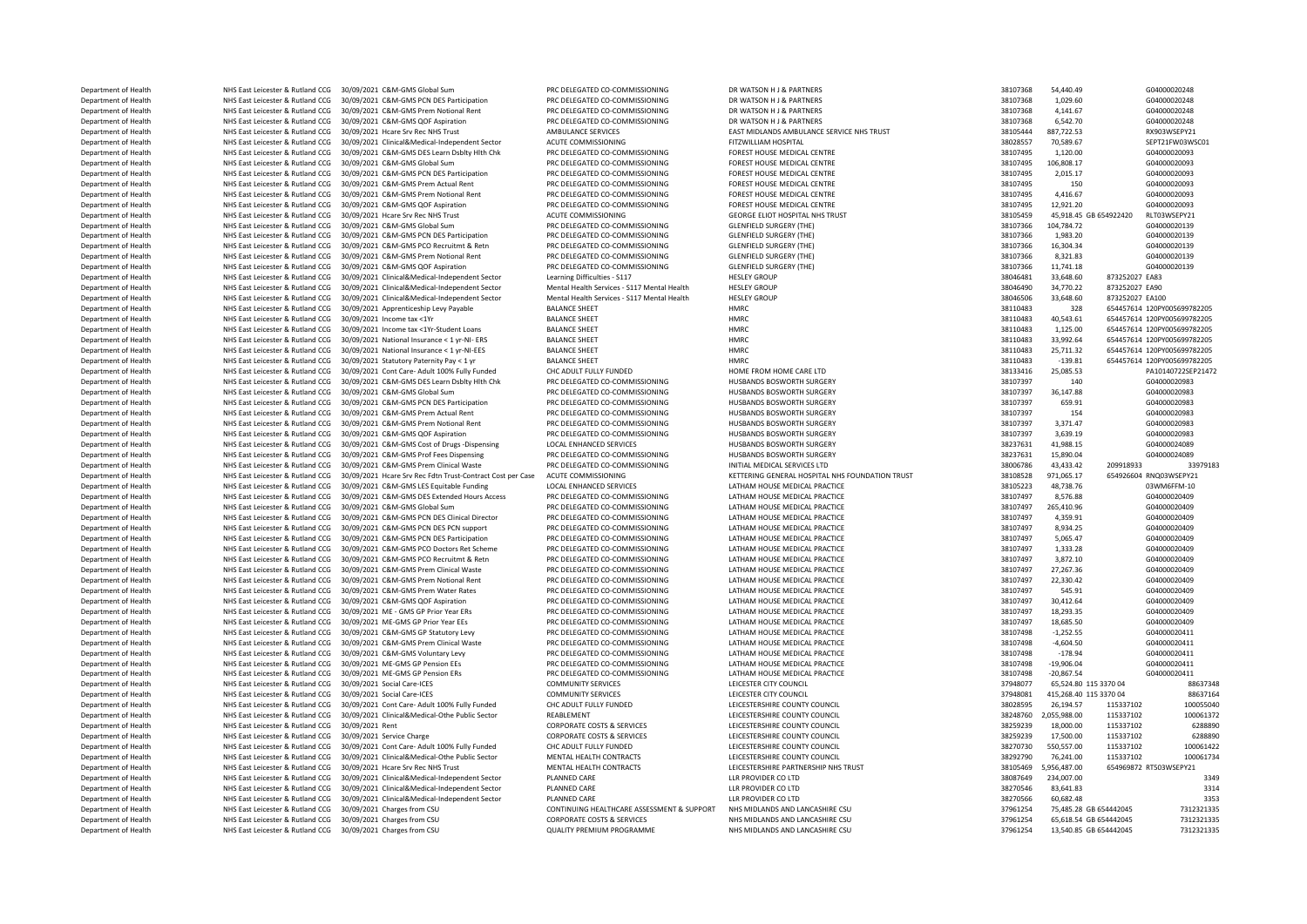Department of Health NHS East Leicester & Rutland CCG 30/09/2021 Healthcare Srv Rec CCG COMMISSIONING SCHEMES NHS WEST LEICESTERSHIRE CCG NET LEICESTERSHIRE CCG 2001/2012 116,735.00 7018301621 7018301621 7018301621 7018301 Department of Health NHS East Leicester & Rutland CCG 30/09/2021 Healthcare Srv Rec CCG COMMISSIONING SCHEMES NHS WEST LEICESTERSHIRE CCG NEWSTONING SCHEMES NHS PRODUCES TO A 2010 2018301 38071527 66,476.15 701831 38071527 Department of Health NHS East Leicester & Rutland CCG 30/09/2021 Hcare Srv Rec Fdtn Trust-Contract Cost per Case ACUTE COMMISSIONING NORTH WEST ANGLIA NHS FOUNDATION TRUST NORTH WEST ANGLIA NHS FOUNDATION TRUST 38108482 77 Department of Health NHS East Leicester & Rutland CCG 30/09/2021 Hcare Srv Rec NHS Trust ACUTE COMMISSIONING NORTHAMPTON GENERAL HOSPITAL NHS TRUST 38108494 68,648.54 654933707 RNS03WSEPY21 ACUTE COMMISSIONING NORTHAMPTON Department of Health NHS East Leicester & Rutland CCG 30/09/2021 Hcare Srv Rec NHS Trust ACUTE COMMISSIONING NOTTINGHAM UNIVERSITY HOSPITALS NHS TRUST 38108553 520,947.78 654434827 RX103WSEPY21 Department of Health NHS East Leicester & Rutland CCG 30/09/2021 Clinical&Medical-Independent Sector ACUTE COMMISSIONING NOTTINGHAM WOODTHORPE HOSPITAL 37961234 68,300.10 03WNWH212<br>Department of Health NHS East Leicester & Department of Health NHS East Leicester & Rutland CCG 30/09/2021 Clinical&Medical-Independent Sector ACUTE COMMISSIONING NOTTINGHAM WOODTHORPE HOSPITAL 37961247 64,119.75 03WNWH213<br>Department of Health NHS East Leicester & Department of Health NHS East Leicester & Rutland CCG 30/09/2021 Clinical&Medical-Independent Sector ACUTE COMMISSIONING NUFFIELD HEALTH 37948103 -60,871.58 564291137 FPSC000898CN Department of Health NHS East Leicester & Rutland CCG 30/09/2021 Clinical&Medical-Independent Sector ACUTE COMMISSIONING NUFFIELD HEALTH 38028593 150,020.93 564291137 FPSC000984<br>Department of Health NHS East Leicester & Bu Department of Health NHS East Leicester & Rutland CCG 30/09/2021 C&M-GMS DES Extended Hours Access PRC DELEGATED CO-COMMISSIONING DAKHAM MEDICAL PRACTICE 301000 38107499 4,783.08 604000020555<br>Department of Health NHS East Department of Health NHS East Leicester & Rutland CCG 30/09/2021 C&M-GMS Global Sum PRC DELEGATED CO-COMMISSIONING DAKHAM MEDICAL PRACTICE 3010000 38107499 119,511.78 G04000020555<br>Department of Health NHS East Leicester & Department of Health NHS East Leicester & Rutland CCG 30/09/2021 C&M-GMS PCN DES Clinical Director PRC DELEGATED CO-COMMISSIONING OAKHAM MEDICAL PRACTICE COMMISSIONING DAKHAM MEDICAL PRACTICE DESCRIPTION COMMISSIONING DAKH Department of Health NHS East Leicester & Rutland CCG 30/09/2021 C&M-GMS PCN DES PCN support PRC DELEGATED CO-COMMISSIONING DAKHAM MEDICAL PRACTICE NEED TO ASSASS 38107499 4,982.38 G04000020555 G04000020555 G04000020555 G0  $\begin{array}{l} \text{Department of Health} \qquad \qquad \text{NHS} \qquad \text{BHS} \qquad \text{BHS} \qquad \text{BHS} \qquad \text{BHS} \qquad \text{BHS} \qquad \text{BHS} \qquad \text{DHS} \qquad \text{DHS} \qquad \text{DHS} \qquad \text{DHS} \qquad \text{DHS} \qquad \text{DHS} \qquad \text{DHS} \qquad \text{DHS} \qquad \text{DHS} \qquad \text{DHS} \qquad \text{DHS} \qquad \text{DHS} \qquad \text{DHS} \qquad \text{DHS} \qquad \text{DHS} \qquad$ Department of Health NHS East Leicester & Rutland CCG 30/09/2021 C&M-GMS Prem Actual Rent PRC DELEGATED CO-COMMISSIONING DAKHAM MEDICAL PRACTICE NET SAN ARENT ACTUAL PRODUCES AND SELLEGATED ASSASS AND SELLEGATED ASSASS AND **Department of Health NHS East Leicester & Rutland CCG 30/09/2021 C&M-GMS Prem Clinical Waste PRC DELEGATED CO-COMMISSIONING OAKHAM MEDICAL PRACTICE 3810749 38107499 1,686.62 G04000020555<br>Department of Health NHS East Le** Department of Health NHS East Leicester & Rutland CCG 30/09/2021 C&M-GMS QOF Aspiration PRC DELEGATED CO-COMMISSIONING OAKHAM MEDICAL PRACTICE PROTOCONT SALLON 2010 2010 2010 2010 2010 38107499 13,818.74 G04000020555<br>Depar **Department of Health NHS East Leicester & Rutland CCG 30/09/2021 ME - GMS GP Prior Year ERs** PRC DELEGATED CO-COMMISSIONING OAKHAM MEDICAL PRACTICE 30 Ω= 33107499 13,818.74 G040000205<br>Department of Health NHS East Leice Department of Health MHS East Leicester & Rutland CCG 30/09/2021 Clinical&Medical-Independent Sector ACUTE COMMISSIONING OPCARE LTD 38087648 153,215.02 53087648 153,215.02 607251365 153,215.02 607251365 171 2011 2011 2011 Department of Health NHS East Leicester & Rutland CCG 30/09/2021 Clinical&Medical-Othe Public Sector REABLEMENT<br>Department of Health NHS East Leicester & Rutland CCG 30/09/2021 C&M-GMS LES Equitable Funding LOCAL ENHANCED Department of Health NHS East Leicester & Rutland CCG 30/09/2021 C&M-GMS LES Equitable Funding LOCAL ENHANCED SERVICES SOUTH LEICESTERSHIRE MEDICAL GROUP 38105180 29,428.70 38105180 29,428.70 03WM6FFM-1 03WM6FFM-1 (SCHLES Department of Health NHS East Leicester & Rutland CCG 30/09/2021 C&M-GMS Global Sum PRC DELEGATED CO-COMMISSIONING SOUTH LEICESTERSHIRE MEDICAL GROUP 38107370 194,235.58 G04000020257<br>Department of Health NHS East Leicester Department of Health NHS East Leicester & Rutland CCG 30/09/2021 C&M-GMS PCN DES Participation PRC DELEGATED CO-COMMISSIONING SOUTH LEICESTERSHIRE MEDICAL GROUP 3752.72 3752.72 3752.72 604000020257<br>Department of Health NHS Department of Health NHS East Leicester & Rutland CCG 30/09/2021 C&M-GMS Prem Actual Rent PRC DELEGATED CO-COMMISSIONING SOUTH LEICESTERSHIRE MEDICAL GROUP 38107370 32,500.68 G04000020257<br>Department of Health NHS East Leic NHS East Leicester & Rutland CCG 30/09/2021 C&M-GMS Prem Clinical Waste PRC DELEGATED CO-COMMISSIONING SOUTH LEICESTERSHIRE MEDICAL GROUP 36107 2000002057 38107370 8,105.95 604000020257<br>NHS East Leicester & Rutland CCG 30/ Department of Health NHS East Leicester & Rutland CCG 30/09/2021 C&M-GMS Prem Notional Rent PRC DELEGATED CO-COMMISSIONING SOUTH LEICESTERSHIRE MEDICAL GROUP 38107370 9.768.75 (38107370 9.768.75 Department of Health NHS East Leicester & Rutland CCG 30/09/2021 C&M-GMS Prem Water Rates PRC DELEGATED CO-COMMISSIONING SOUTH LEICESTERSHIRE MEDICAL GROUP 3810.07 3810.07 810.07 G0400002057 Department of Health NHS East Leicester & Rutland CCG 30/09/2021 C&M-GMS QOF Aspiration PRC DELEGATED CO-COMMISSIONING SOUTH LEICESTERSHIRE MEDICAL GROUP 38237591 27,861.91 38237591 27,861.91 504000020257<br>Department of Hea NHS East Leicester & Rutland CCG 30/09/2021 C&M-GMS Cost of Drugs -Dispensing Department of Health NHS East Leicester & Rutland CCG 30/09/2021 C&M-GMS Prof Fees Dispensing PRC DELEGATED CO-COMMISSIONING SOUTH LEICESTERSHIRE MEDICAL GROUP 38237591 11,046.44 604000023998 58327591 11,046.44 G0400002023 Department of Health NHS East Leicester & Rutland CCG 30/09/2021 C&M-GMS Global Sum PRC DELEGATED CO-COMMISSIONING SOUTH WIGSTON HEALTH CENTRE 30107393 58,190.42 504000020923<br>Department of Health NHS East Leicester & Rutla Department of Health NHS East Leicester & Rutland CCG 30/09/2021 C&M-GMS PCN DES Participation PRC DELEGATED CO-COMMISSIONING SOUTH WIGSTON HEALTH CENTRE 38107393 1,131.53 3107393 1,131.53 G04000020923 Department of Health NHS East Leicester & Rutland CCG 30/09/2021 C&M-GMS PCO Doctors Ret Scheme PRC DELEGATED CO-COMMISSIONING SOUTH WIGSTON HEALTH CENTRE 38107393 2,667.26 G0400002023<br>Department of Health NHS East Leicest Department of Health NHS East Leicester & Rutland CCG 30/09/2021 C&M-GMS Prem Clinical Waste PRC DELEGATED CO-COMMISSIONING SOUTH WIGSTON HEALTH CENTRE SOUTH 2011 PRO AND 2012 2023 58107393 69.29 604000020923<br>Department of Department of Health NHS East Leicester & Rutland CCG 30/09/2021 C&M-GMS Prem Healthcentre Rates PRC DELEGATED CO-COMMISSIONING SOUTH WIGSTON HEALTH CENTRE 38107393 645.84 G0400002023<br>Department of Health NHS East Leiceste Department of Health NHS East Leicester & Rutland CCG 30/09/2021 C&M-GMS Prem Healthcentre Rent PRC DELEGATED CO-COMMISSIONING SOUTH WIGSTON HEALTH CENTRE SOUND AST 2,764.20 38107393 2,764.20 G04000020923 30107393 2,764.20 Department of Health NHS East Leicester & Rutland CCG 30/09/2021 C&M-GMS Prem Water Rates PRC DELEGATED CO-COMMISSIONING SOUTH WIGSTON HEALTH CENTRE 38107393 85 G0400020233<br>Department of Health NHS East Leicester & Butland Department of Health NHS East Leicester & Rutland CCG 30/09/2021 C&M-GMS QOF Aspiration PRC DELEGATED CO-COMMISSIONING SOUTH WIGSTON HEALTH CENTRE 38107393 5,969.87 6,969.87 G0400020923<br>Department of Health NHS East Leices Department of Health NHS East Leicester & Rutland CCG 30/09/2021 ME - GMS GP Prior Year ERs PRC DELEGATED CO-COMMISSIONING SOUTH WIGSTON HEALTH CENTRE STREET STREET SAULT 38107393 1,171.48 G0400002023<br>Department of Health ية Department of Health MHS East Leicester & Rutland CCG 30/09/2021 ME-GMS GP Prior Year EEs PRC DELEGATED CO-COMMISSIONING SOUTH WIGSTON HEALTH CENTRE 33107393 1,171.86 G04000020923<br>Department of Health NHS East Leices Department of Health NHS East Leicester & Rutland CCG 30/09/2021 Clinical&Medical-Independent Sector ACUTE COMMISSIONING SPIRE HEALTHCARE LTD 30 SPIRE HEALTHCARE LTD 37948121 -488,959.23 915970991 03WLEIICF2122Q1 -488,959. Department of Health NHS East Leicester & Rutland CCG 30/09/2021 Clinical&Medical-Independent Sector ACUTE COMMISSIONING SPIRE HEALTHCARE LTD 37961233 31,176.36 915970991 03WNTGICF2122M02<br>Department of Health NHS East Leic Department of Health NHS East Leicester & Rutland CCG 30/09/2021 Clinical&Medical-Independent Sector ACUTE COMMISSIONING SPIRE HEALTHCARE LTD 37961236 301,156.62 915970991 03WLEIICFPF212205 301,156.62 915970991 03WLEIICPF7 Department of Health NHS East Leicester & Rutland CCG 30/09/2021 Clinical&Medical-Independent Sector ACUTE COMMISSIONING SPIRE HEALTHCARE LTD SPIRE HEALTHCARE LTD 38028605 301,156.62 915970991 03WLEIICFPF212206 موجب المستح Department of Health MHS East Leicester & Rutland CCG 30/09/2021 Sterile Products PRESCRIBING PRESCRIBING SUPPLY CHAIN COORDINATION LIMITED 37948263 34,736.18 290885854 1122096294 1122096294 1122096294 112310564 112310564 Department of Health Network NHS East Leicester & Rutland CCG 30/09/2021 Sterile Products Department of Health NHS East Leicester & Rutland CCG 30/09/2021 Sterile Products PRESCRIBING PRESCRIBING SUPPLY CHAIN COORDINATION LIMITED 38276742 26,896.53 290885854 1122116295<br>Department of Health NHS East Leicester & Department of Health NHS East Leicester & Rutland CCG 30/09/2021 Oth Travel Costs-Patient Transport PATIENT TRANSPORT THAMES AMBULANCE SERVICE LTD 38224960 150,187.25 209846883 22503<br>Department of Health NHS East Leicester Department of Health NHS East Leicester & Rutland CCG 30/09/2021 Cont Care-Physical Disab (<65) CHC ADULT FULLY FUNDED TOTAL COMMUNITY CARE LTD 3000000 38133529 25,997.74 PA10134137SEP21496<br>Department of Health NHS East Le NHS East Leicester & Rutland CCG 30/09/2021 Clinical&Medical-Clinical Other Department of Health NHS East Leicester & Rutland CCG 30/09/2021 Hospital Syles NHS Trust ACUTE COMMISSIONING UNITED UNITED UNCOLNISITED INCOLNISITED TRUST ACCORDING ACUTE 28108508 60,038.70 654973592 RWD03WSEPY21 Department of Health NHS East Leicester & Rutland CCG 30/09/2021 Hcare Srv Rec NHS Trust ACUTE COMMISSIONING NUMERSITY HOSPITALS COVENTRY AND WARWICKSHIRE NHS TRUST 38108542 381,928.14 654949096 RKB03WSEPY21 ARE AND ARE AN Department of Health NHS East Leicester & Rutland CCG 30/09/2021 Hcare Srv Rec NHS Trust ACUTE COMMISSIONING UNIVERSITY HOSPITALS OF LEICESTER NHS TRUST 38108518 14,345,575.25 Department of Health NHS East Leicester & Rutland CCG 30/09/2021 C&M-GMS DES Learn Dsblty Hlth Chk PRC DELEGATED CO-COMMISSIONING UPPINGHAM SURGERY STAT SELLEGATED ASSAULT AND A SURGERY STATED AND REST LEGATED AND REST LEG Department of Health NHS East Leicester & Rutland CCG 30/09/2021 C&M-GMS Global Sum PRC DELEGATED CO-COMMISSIONING UPPINGHAM SURGERY 38107401 Department of Health NHS East Leicester & Rutland CCG 30/09/2021 C&M-GMS PCN DES Participation PRC DELEGATED CO-COMMISSIONING UPPINGHAM SURGERY 38107401 1,878.43 38107401 1,878.43 G04000021015 Department of Health NHS East Leicester & Rutland CCG 30/09/2021 C&M-GMS Prem Actual Rent PRC DELEGATED CO-COMMISSIONING UPPINGHAM SURGERY 38107401 3,183.33 33 G04000021015<br>Department of Health NHS East Leicester & Rutland Department of Health NHS East Leicester & Rutland CCG 30/09/2021 C&M-GMS Prem Notional Rent PRC DELEGATED CO-COMMISSIONING UPPINGHAM SURGERY STREAM DEPARTED ASSASS 28107401 14,958.33 GDEN 24,958.33 GDEN COMMISSIONING DEPAR Department of Health NHS East Leicester & Rutland CCG 30/09/2021 C&M-GMS QOF Aspiration PRC DELEGATED CO-COMMISSIONING UPPINGHAM SURGERY STAND RED TREATHED ASSAUTED ASSAUTED AND RED ASSAUTED AND RED ENGLARED AND RED ENGLAR Department of Health NHS East Leicester & Rutland CCG 30/09/2021 ME - GMS GP Prior Year ERs PRC DELEGATED CO-COMMISSIONING UPPINGHAM SURGERY STAT SERIEST SALLONG AND A STATED AND A STATED AND A STATED AND A STATED AND A ST Department of Health NHS East Leicester & Rutland CCG 30/09/2021 ME-GMS GP Prior Year EEs PRC DELEGATED CO-COMMISSIONING UPPINGHAM SURGERY 38107401 2,602.34 38107401 2,602.34 G04000021015<br>Department of Health NHS East Leic Department of Health NHS East Leicester & Rutland CCG 30/09/2021 C&M-GMS Cost of Drugs -Dispensing LOCAL ENHANCED SERVICES UPPINGHAM SURGERY 38237626 45,477.95 38237626 45,477.95 G04000024069 38237626 45,477.95 G0400002406 Department of Health NHS East Leicester & Rutland CCG 30/09/2021 C&M-GMS Prof Fees Dispensing PRC DELEGATED CO-COMMISSIONING UPPINGHAM SURGERY 30000024 38237626 26,777.94 604000024<br>Department of Health NHS Eart Leicester & Department of Health NHS East Leicester & Rutland CCG 30/09/2021 Clinical&Medical-Independent Sector IMPROVING ACCESS TO PSYCHOLOGICAL THERAPIES VITA HEALTH SOLUTIONS LTD SECTOR SECTOR 38292779 179,580.00 SIN100240<br>Departm Department of Health NHS East Leicester & Rutland CCG 30/09/2021 C&M-GMS Global Sum PRC DELEGATED CO-COMMISSIONING WIGSTON CENTRAL SURGERY STATED TO A SA107364 90,273.23 G04000020075<br>Department of Health NHS East Leicester Department of Health NHS East Leicester & Rutland CCG 30/09/2021 C&M-GMS PCN DES Participation PRC DELEGATED CO-COMMISSIONING WIGSTON CENTRAL SURGERY 38107364 1,738.71 G04000020075<br>Department of Health NHS East Leicester & DREPARTMENT OF HEALTH NET HEALTH NET ASSESSED AS PROPERTY ASSESSED OF A SPIRATION **Department of Health MHS East Leicester & Rutland CCG 30/09/2021 Clinical&Medical-Independent Sector ACUTE COMMISSIONING WOODLAND HOSPITAL 39902511 38028563 136,860.71 KETL835042021006<br>Department of Health MHS East Leic** Department of Health NHS East Leicester & Rutland CCG 30/09/2021 C&M-GMS DES Learn Dsblty Hlth Chk PRC DELEGATED CO-COMMISSIONING WYCLIFFE MEDICAL PRACTICE 38107503 560 GO4000021046 GO4000021046 Department of Health MHS East Leicester & Rutland CCG 30/09/2021 C&M-GMS Global Sum PRC DELEGATED CO-COMMISSIONING WYCLIFFE MEDICAL PRACTICE NEED EAST OF SACTICE 3010703 82,477.32 GO4000021046<br>Department of Health MHS East DES EAST Leicester & Rutland CCG 30/09/2021 C&M-GMS PCN DES Participation PRC DELEGATED CO-COMMISSIONING WYCLIFFE MEDICAL PRACTICE 38107503 3.544.36 Department of Health NHS East Leicester & Rutland CCG 30/09/2021 C&M-GMS PCO Locum Adop/Pat/Mat PRC DELEGATED CO-COMMISSIONING WYCLIFFE MEDICAL PRACTICE 38107503 326.52 326.52 G04000021046